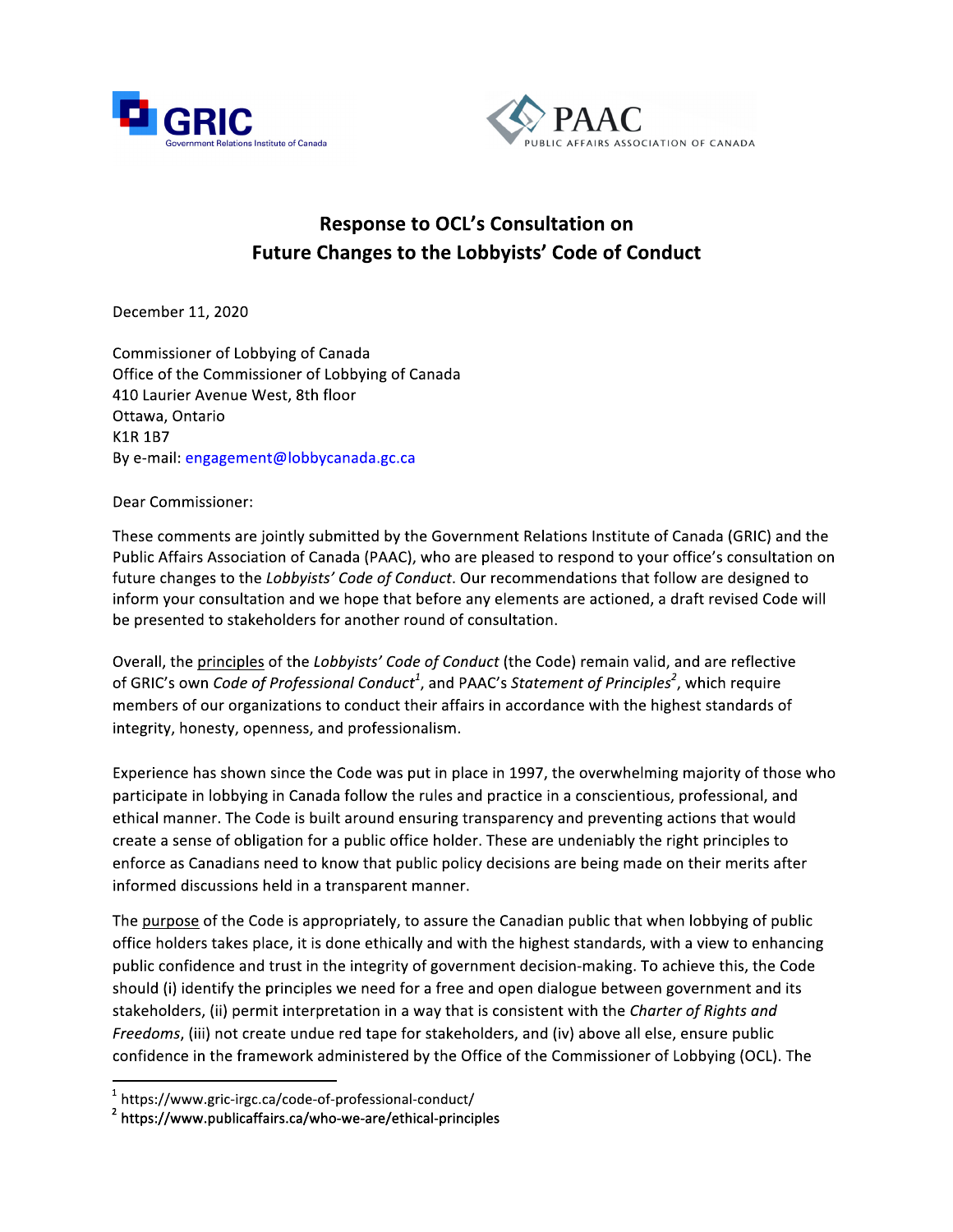Code needs to contain common sense, logical rules, that will stand the test of time and assure Canadians of the integrity of the system for years to come.

The current format and structure of the Code itself generally remains appropriate. It should be as straightforward as possible. Too many sections and sub-sections and sub-sub-sections detract from efficiency of interpretation and application. However, the Code as it stands necessitates, in some cases, pages of guidance, to help lobbyists understand how to meet their obligations under several different rules. This poses a bit of a conundrum in that the Code itself must be straightforward and practical, but the rules need detailed guidance to be meaningful, so lobbyists know how to meet their obligations. One consideration could be to give current guidances greater standing by examining the possibility of including them as commentaries to the relevant rules within the Code. This is exemplified by some other professional codes of conduct such as the Law Society of Ontario's, "Rules of Professional Conduct" and its "Paralegal Rules of Conduct".

The scope of the Code is sufficient and does not need to be expanded. Clients who are not lobbyists, and who are not subsequently captured under the Lobbying Act in their role as lobbyists, should not be subject to the provisions of the Code.

The clarity of the Code could be improved by providing more concrete guidance around certain concepts like 'use of information', 'conflicts of interest', 'preferential access', 'political activities', and 'gifts and hospitality'.

Bearing in mind this general overview, the following represents GRIC and PAAC's joint views and recommendations to strengthen and modernize the Lobbyists' Code of Conduct.

### Introduction

GRIC was founded in 1994 by government relations professionals in response to the growth and maturing of the industry over the previous several decades. GRIC fosters high standards of practice through professional development and adherence to a code of professional conduct. GRIC also speaks on behalf of Canada's government relations community on matters pertaining to the relationship between the lobbying industry and government. GRIC's membership includes consultant and in-house lobbyists from non-governmental organizations (NGOs), national trade associations, charities, universities, and private companies (both domestic and multi-national), extending across the breadth and depth of the Canadian economy.

PAAC is a national, not-for-profit organization founded in 1984. Its principal objective is to help public affairs professionals succeed in their work by providing them with forums for professional development, the exchange of new ideas and networking. PAAC's membership represents a cross-section of the many disciplines involved in public affairs including policy development, government relations, lobbying, communications, opinion research and public relations. PAAC's members come from both the private and public sectors, in areas such as industrial and financial companies, crown corporations, consulting firms, small business, ministries and municipalities, PR organizations, trade associations, educational institutions, law and accounting firms.

The wide-ranging activities of GRIC and PAAC's members reflect the fact that governments remain an integral presence in today's economy. The current pandemic has only emphasized this fact more. Whether as legislators, regulators, or customers, governments interact constantly with every sector of the economy, and vice versa. Efforts to ensure that these interactions are carried out in a transparent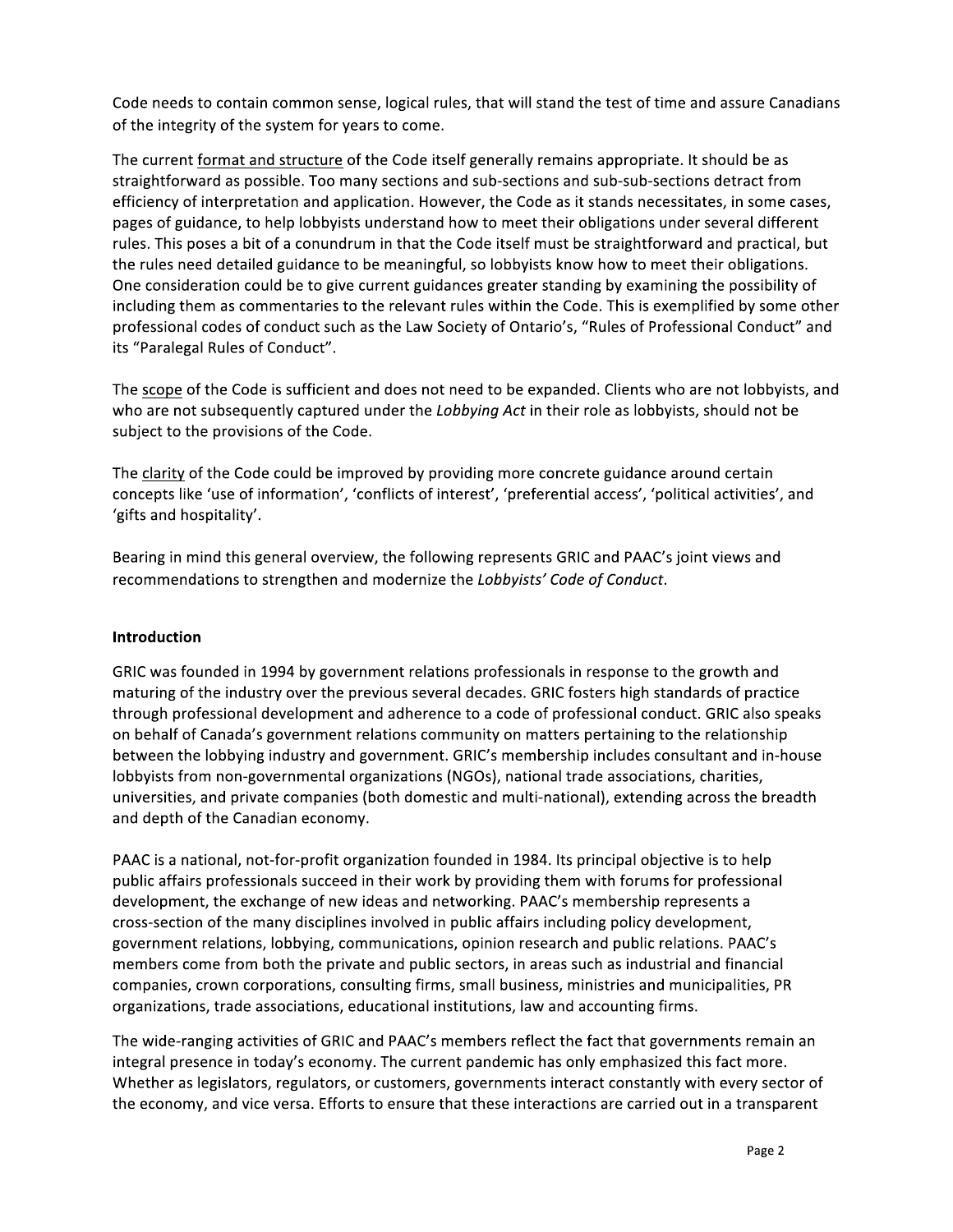and ethical fashion are to be applauded. Efforts to curtail or limit interactions between stakeholders and government should be avoided. Rules that limit individual Canadians' involvement in the democratic process that chooses governments are unconstitutional and should be addressed on a priority basis in this proceeding.

Governments' legislative, regulatory and spending decisions impact every Canadian, every day. Lobbyists are a fundamental part of the democratic process by which government and business, charities, NGOs, academia and civil society interact. Government relations and public relations professionals provide advice and analysis to assist government and their clients in their interactions with each other. They are translators, explaining government's needs to their clients, and their clients' needs to government.

In recognition of this relationship, GRIC and PAAC work together on numerous events and issues of interest to our members. In 2013, we signed a memorandum of understanding, committing the organizations to collaborate on a range of activities, including where possible, developing joint submissions in response to government consultations. As such, we are pleased to jointly submit the following comments in response to this important consultation.

## Introduction, preamble and principles

The principles that underpin the Code remain valid. GRIC and PAAC note that the preamble to the Code (which reflects four concepts stated in the Lobbying Act), as well as its principles (of respect for democratic institutions, integrity and honesty, openness and professionalism) are reflective of both organizations' own guidelines for our members. As such, GRIC and PAAC submit that the current principles remain valid, and do not need to be supplemented or changed. The principles ensure that Canada has a lobbying industry that upholds high ethical standards and contributes to informing public policy following clear rules and processes.

GRIC and PAAC appreciate the efforts the Commissioner of Lobbying has made in educating public officer holders and Canadians in general about the legitimate and important role that lobbyists play in informing Canada's democratic process and ensuring transparent participation in public policy development. To further this goal, we recommend that a line be added to the introduction or preamble of the Code to explicitly state that advocacy is an integral and important part of Canada's democratic process that strengthens how public policy is developed.

In the final part of the Code's introduction, it outlines that anyone suspecting non-compliance with the Code should forward information to the Commissioner. Given recent court determinations, GRIC and PAAC submit the introduction should be revised to better detail the complaint handling process, especially when the Commissioner has a duty to investigate complaints.

### **Transparency and use of information**

GRIC and PAAC believe that Rule 1 (Identity and purpose), Rule 2 (Accurate information) and Rules 3 and 4 (Duty to disclose) are sufficiently clear and uphold important principles that ensure the transparency and integrity of the system for lobbyists and those who interact with them.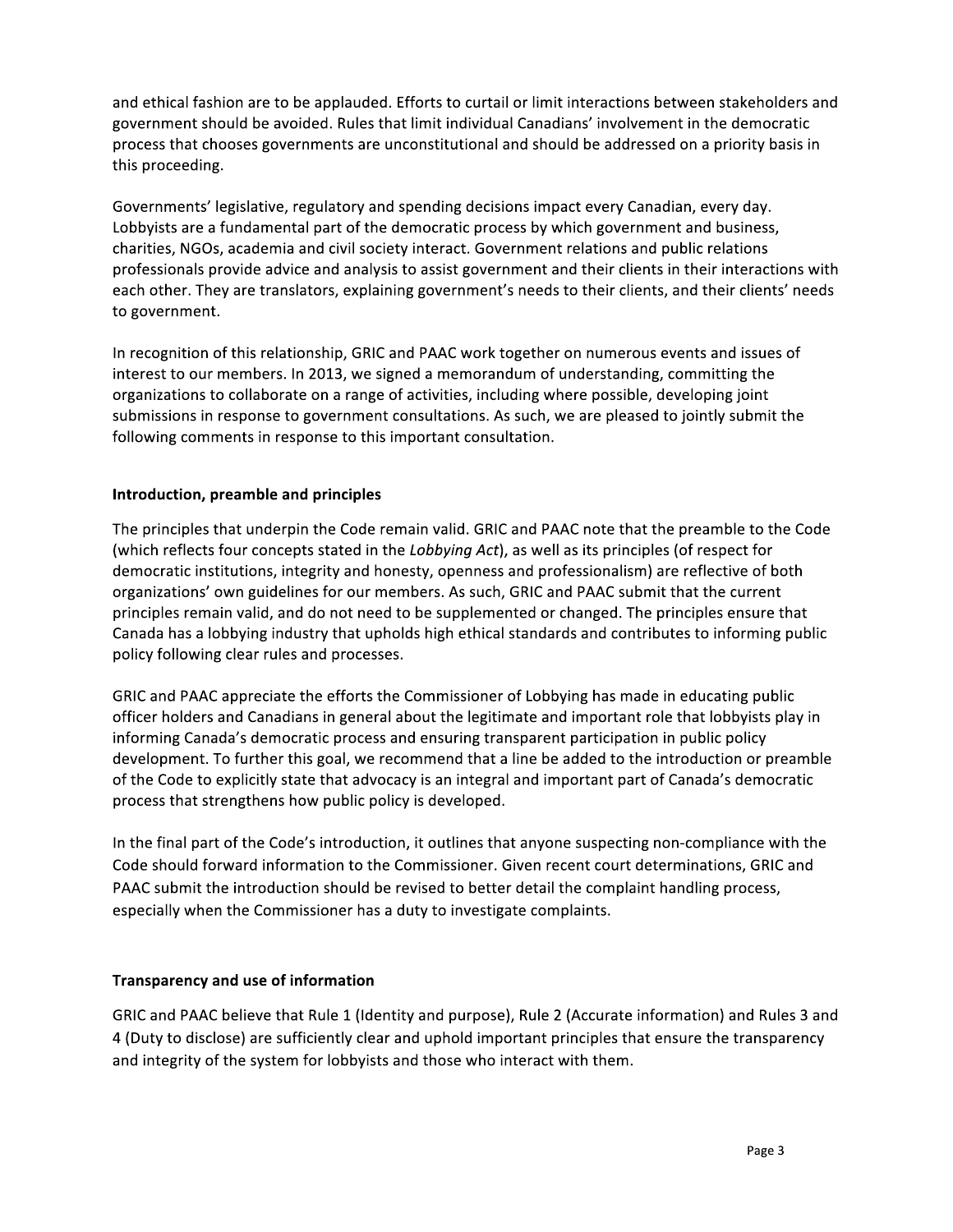Changes to the Code stemming from the 2013 review, laid out that the "most senior paid" employee of an organization or a corporation has the duty to ensure that those who lobby for an organization or corporation are informed of their obligations under the Lobbying Act and the Code. GRIC and PAAC submit that the Code must preserve the flexibility that permits the "most senior paid" employee to delegate this responsibility. GRIC and PAAC believe that the current wording that mandates that the responsible officer "shall ensure that" is sufficiently flexible and reflects the reality that the top executive of most large organizations will not perform this role themselves.

## Use of information

GRIC and PAAC support the spirit of Rule 5 "Use of information". While it is reasonable for the Code to mandate how lobbyists interact with public office holders and the information that they disclose, in our view, it is beyond the scope of the Code to direct how lobbyists use information that they obtain.

Specifically, the first part of the second sentence in Rule 5 as written, does not provide enough detail about the measure by which a lobbyist should be aware they have received a document they "should not have". For example, are these documents that are clearly marked as secret or classified information, such as cabinet confidences?

Additionally, the last part of the second sentence, "they shall neither use or disclose it" is reasonable as it relates to documents they should not have that were received from public office holders. On the other hand, curtailing the use of documents received from clients, journalists or other sources outside of government is, in our opinion, beyond the scope of the Code. This also ties back to the need to understand that a government document is one you should not have.

### **Conflict of interest**

GRIC and PAAC submit that following changes made stemming from the 2013 review of the Code, Rule 6 as written is now unnecessary. The changes made in the last review added four new rules to clarify the manner by which the Code addresses conflict of interest with respect to preferential access, political activities and gifts. It is our belief that Rules 7, 8, 9 and 10 and their accompanying guidances sufficiently capture conflict of interest scenarios. Rule 6 does not appear to stand on its own as a Rule and its essence is captured by the Principles of the Code; Respect for Democratic Institutions, Integrity and Honesty, Openness and Professionalism.

With respect to conflict of interest in the subsequent Rules (7, 8, 9 and 10), it is important that the standard for determining whether a lobbyist has placed a public officeholder in a conflict of interest should be consistent with the Conflict of Interest and Ethics Commissioner's standard for determining whether a public office holder was placed in a conflict of interest by a lobbyist. The Commissioner of Lobbying's focus should be on the lobbyists' actions rather than the interpretation of those actions by the Ethics Commissioner. However, the fundamental tenants of justice dictate that the Code should reserve wording that ensures no lobbyists is ever found to have placed a public office holder in a conflict that the public office holder was never in as has happened in the past.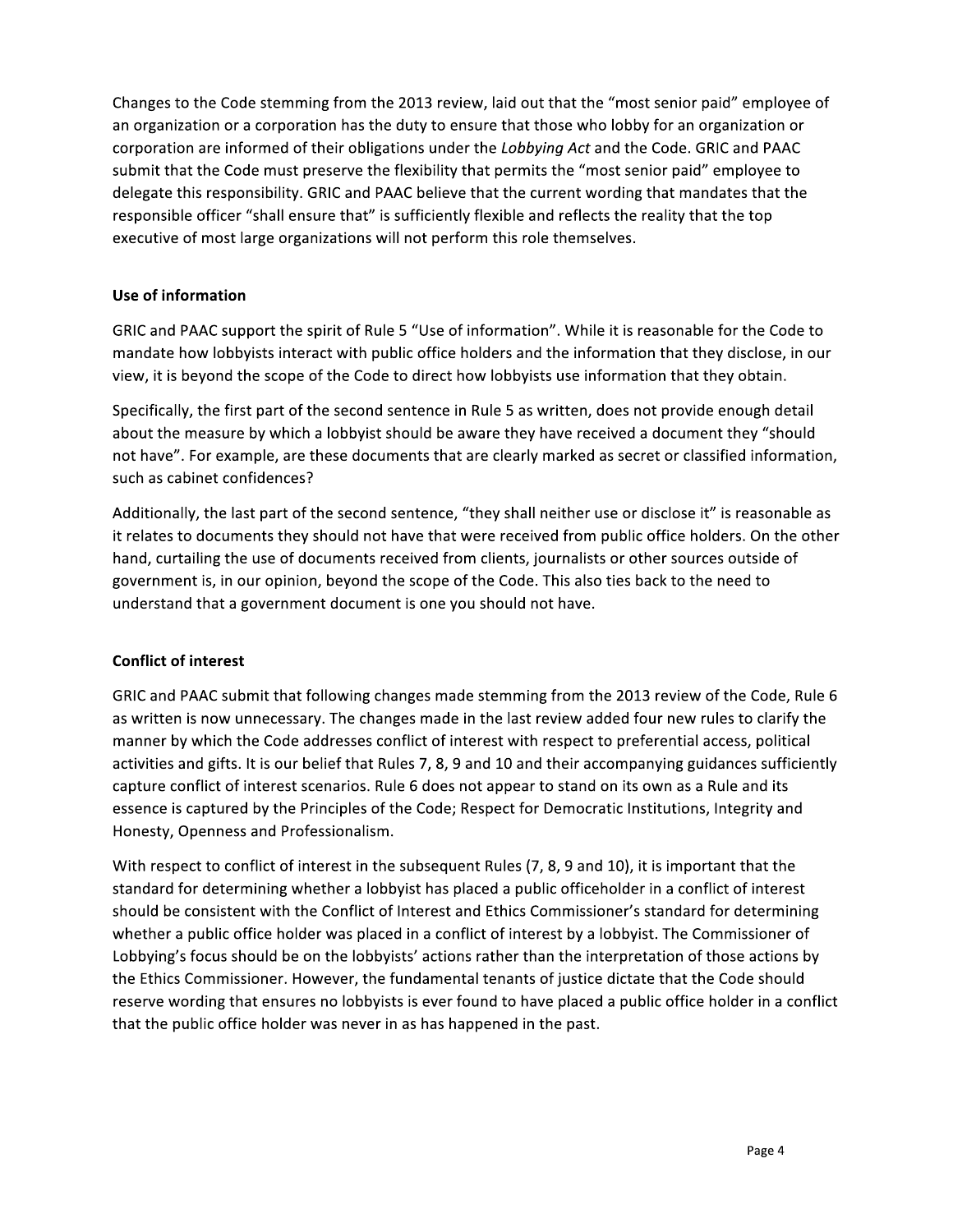### **Preferential access**

Rules 7 and 8 generally rely on the interpretation of a "relationship that could be reasonably seen to create a sense of obligation". These Rules require guidance for lobbyists to understand which relationships are covered and which are not. Currently, the Guidance to mitigate conflicts of interest resulting from preferential access, generally outlines those high-risk relationships sufficiently (family, close friends and business partnerships). GRIC and PAAC specifically recommend preserving guidance language that ensures 'friends' is defined by including relationships with a public office holder where you share a close bond of friendship, a feeling of affection, or a special kinship that extends beyond simple association. As well, we believe it is important to preserve, for the sake of clarity, the statement that, "This excludes casual acquaintances or members of your broad social or business circles".

Furthermore, GRIC and PAAC believe that it would be useful for the Commissioner to help educate the Canadian public that individuals who have relationships with public office holders can still be lobbyists. The existence of a relationship does not in it of itself preclude lobbying generally, so long as if you have such a relationship with a public office holder, you do not lobby or arrange meetings with them.

#### **Political activities:**

The current Guidance to mitigate conflicts of interest resulting from political activities, revised in 2019, was a welcome update to the previous version. While seen as helpful for laying out some guardrails for our members that participated in the last federal election, GRIC and PAAC continue to hear concerns from members that the Code restricts the fundamental freedom of Canadians to participate in the political process.

The 2019 revised guidance outlined activities that carry a higher level of risk as opposed to those activities which pose lower or no risk at all. The guidance also limits the sense of obligation from political activities to the equivalent of one electoral cycle which is rational, particularly when there is a minority government which historically have not lasted the full mandates allowable under Canada's Constitution. We appreciate that the guidance clearly outlines that political activities that are not strategic in nature and do not involve significant interaction with candidates pose a lower risk or no risk of creating a sense of obligation.

With respect to the person benefiting from the political activities (becomes a public office holder), GRIC and PAAC submit that Rule 9 sufficiently captures that, "the lobbyist shall also not lobby staff in their office(s)". We do not believe it is necessary to expand the scope of Rule 9.

### **Gifts and hospitality:**

On rule 10, GRIC and PAAC note from the related reports highlighted as part of the Code consultation, the Commissioner has had challenges providing guidance on what types of gifts and hospitality are appropriate since the Lobbyists' Code of Conduct is directly linked to what a public office holder can receive and therefore other codes for MPs, Senators and public servants.

While we appreciate that there is rationale to unlinking what lobbyists can offer from what public office holders can accept to enable more independence of the Office of the Lobbying Commissioner to